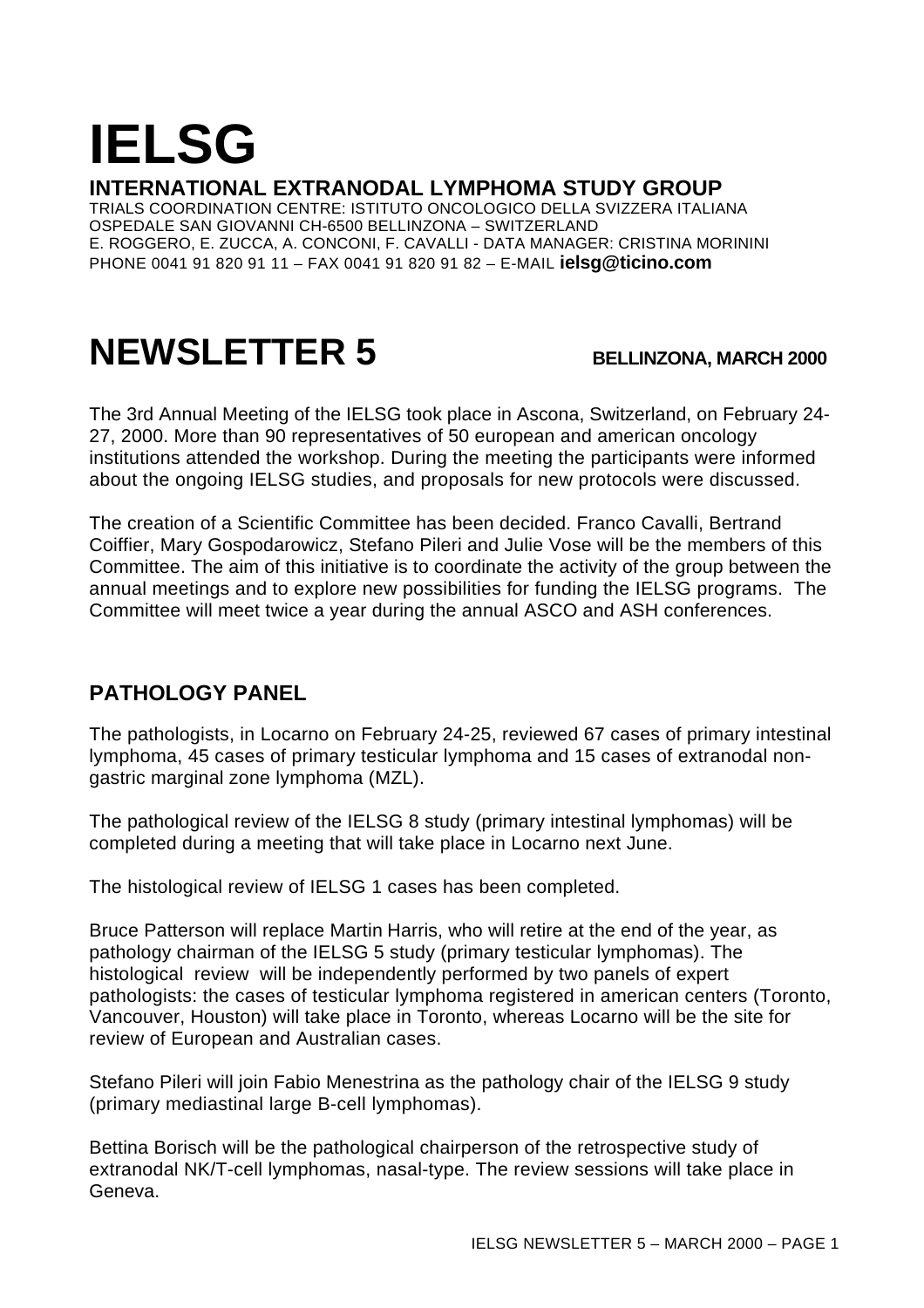#### **PLENARY SESSION**

During the plenary session the participants agreed to designate the new IELSG protocols whose chairmen are the following:

- IELSG 10: prospective study of primary testicular lymphomas: *A. Sarris*
- IELSG 12: retrospective evaluation of extranodal NK/T-cell lymphoma, nasal-type: *E. Cervera*
- IELSG 11: retrospective evaluation of cutaneous B-cell lymphomas: *S.Cortelazzo*
- IELSG 13: international prospective survey of the HCV infection prevalence among non-Hodgkin's lymphomas patients - Preliminary feasibility study: *E. Zucca, A. Conconi*

### **ONGOING PROTOCOLS**

- IELSG 1: retrospective evaluation of low-grade MALT lymphoma primarily arising at non-gastric sites. The accrual is closed and the pathological review has been completed. A manuscript is in preparation.
- IELSG 3: randomised trial of observation vs chlorambucil after anti-helicobacter therapy in low-grade gastric lymphoma. All cases undergo histological review, independently performed by two panels of expert pathologists. This review process is ongoing and the detailed analysis of the clinico-pathological features associated with the response to anti-helicobacter therapy will be presented at the next ASCO Conference in New Orleans (see enclosed abstract). The recruitment to this trial is excellent (217 cases, February 2000) and the accrual continue.
- IELSG 4: prospective randomised trial of chemotherapy vs chemotherapy plus irradiation in diffuse large-cell gastric lymphoma. The accrual of this study is still lower than expected. A particular effort should be done to increase the recruitment.
- IELSG 5: retrospective evaluation of primary testicular lymphomas. The results of a preliminary analysis on 235 cases has been presented. The accrual will close within May 2000. The definitive analysis will be submitted to the annual ASH and to the European Urology Society meetings, then a manuscript will be prepared.
- IELSG 6: a phase II study to determine the clinical activity and safety of Rituximab (IDEC-C2B8) in marginal zone B-cell lymphomas: the accrual is open in Switzerland and France (4 patients already enrolled).
- IELSG 7: retrospective evaluation of central nervous system lymphomas. A preliminary analysis on 349 cases has been presented. The accrual is ongoing.
- IELSG 8: retrospective evaluation of primary intestinal lymphomas. The accrual is closed and the pathological review will be completed in May 2000.
- IELSG 9: retrospective evaluation of primary mediastinal large B-cell lymphomas. The statistical analysis on 426 cases has been performed. The accrual is closed.
- IELSG 11: retrospective evaluation of cutaneous B-cell lymphomas. A preliminary analysis on 36 cases has been presented.